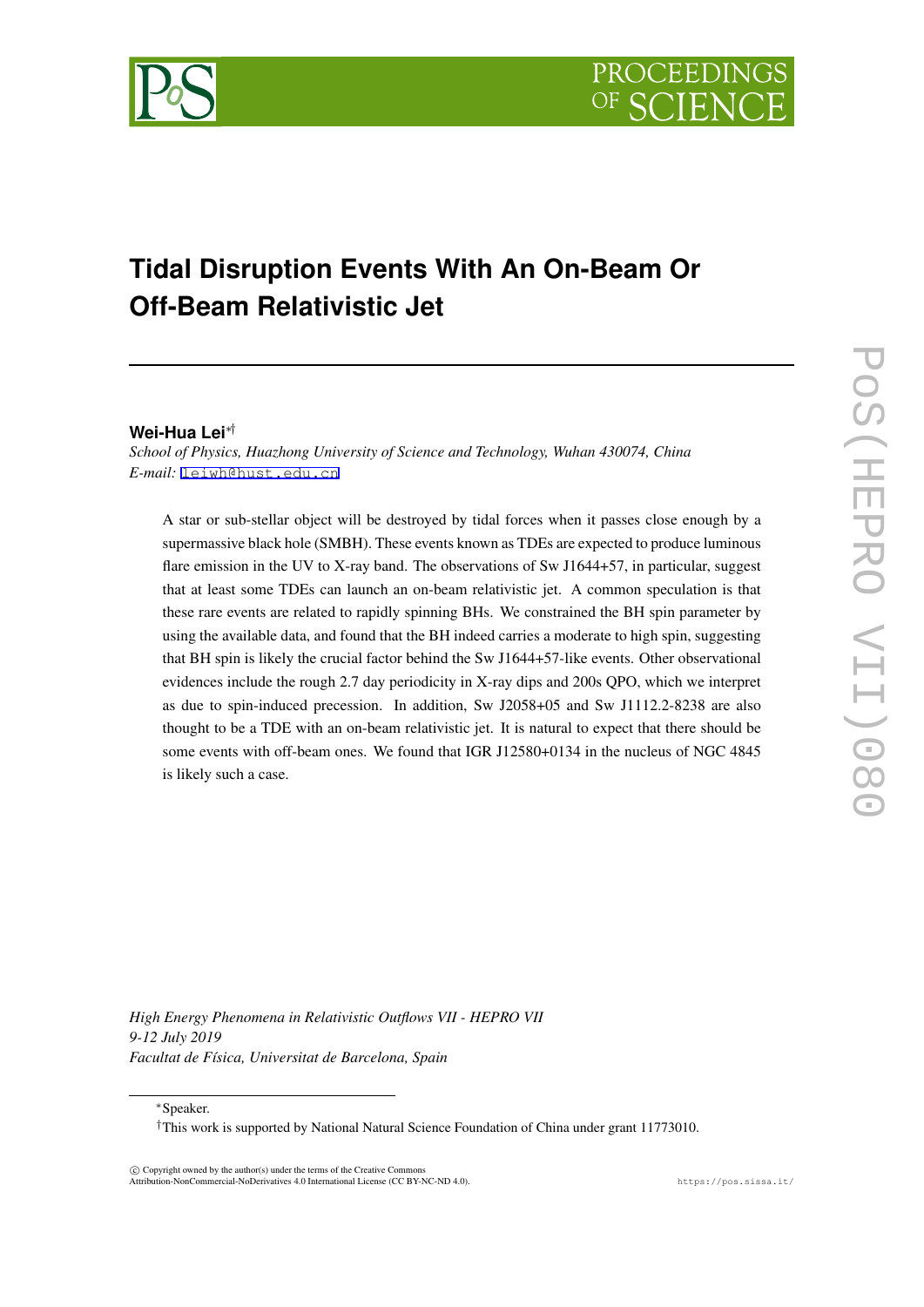## 1. Introduction

Supermassive black holes (SMBHs) can capture and tidally disrupt stars or substellar objects orbiting nearby. These events — known as TDEs — are expected to occur every <sup>10</sup><sup>3</sup> *<sup>−</sup>*10<sup>5</sup> years for a typical galaxy [[1](#page-6-0)]. The debris of the stellar object will be accreted onto the black hole (BH), producing flaring emission in X-ray, ultraviolet, and optical. A typical *t <sup>−</sup>*5*/*<sup>3</sup> behavior of the observed luminosity tracking the fallback rate evolution of the stellar debris, is a distinctive feature of TDEs [\[2\]](#page-6-0).

Most previous studies of tidal disruption events (TDEs) from super-massive BHs did not ex-pect an associated relativistic jet [[3](#page-6-0)]. The detection of Sw J1644+57 at  $z = 0.35$  suggested that at least some TDEs can launch a relativistic jet towards Earth, which is manifested as a super-Eddington X-ray burst [[4](#page-6-0)] and a long lasting radio emission resulting from jet-medium interaction [[5](#page-6-0)]. Invoking the Blandford & Znajek (1977, BZ) [\[6\]](#page-6-0) mechanism as the power of the jet, we found that the SMBH in Sw J1644+57 carries a moderate to high spin [\[7\]](#page-6-0). We therefore suggest that BH spin is the key factor behind the Sw J1944+57-like events. For such events, the outer disk is very likely misaligned with respect to the equatorial plane of the spinning SMBH, since the incoming star before disruption most likely has an inclined orbital plane. The tilted disk is subject to the LenseThirring torque, which tends to twist and warp due to the BardeenPetterson effect. The relativistic jet launched from the spinning SMBH would undergo precession. We confirmed that a 2.7 day quasi-periodic signal exists in the 530 day X-ray light curve of Sw J1644+57. A natural mechanism to account for these dips would be a precessing jet [[13\]](#page-7-0).

Sw J2058+05 [[14\]](#page-7-0) and Sw J1112.2-8238 [\[15](#page-7-0)] are two other TDE candidates with an on-beam relativistic jet. A direct expectation is that there should be TDE relativistic jets that beam away from Earth. The nearby TDE IGR J12580+0134, discovered in X-rays by Integral and then detected in radio by JVLA, likely launched a relativistic jet. Similar to Sw J1644+57, the X-ray emission shows distinctive behavior at late time compared with the expectation of the external shock synchrotron emission from the jet-CNM interaction, which suggests a non-external-shock origin. Taking Sw J1666+57 as a template, we find that the expected internal jet emission would outshine the observed flux greatly. This suggests that the jet is off-beam [\[16](#page-7-0)].

#### 2. TDE with an on-beam relativistic jet

A hard X-ray transient event, Sw J1644+57 was discovered by the Swift satellite [[17](#page-7-0)] on 2011 March 28, initially reported as GRB 110328A. It was soon realized that it is not a regular GRB. The long variability timescale t 100 s [\[4\]](#page-6-0) and its location near the center of a  $z = 0.354$  host galaxy [[18\]](#page-7-0) link Sw J1644+57 to a SMBH with  $M_{\bullet} \sim 10^7 M_{\odot}$ . The sharp onset and gradual fade away of X-ray flux refer to tidal disruption of a star by a dormant SMBH [[4](#page-6-0)]. The super-Eddington X-ray luminosity [[4](#page-6-0)]), bright radio afterglow [[5](#page-6-0)], as well as a stringent historical X-ray flux upper limit suggest that a relativistic jet is launched from an SMBH during the TDE, which was not expected in most previous TDE studies [\[3\]](#page-6-0).

Modeling the emission of Sw J1644+57 suggests that the jet is highly particle starved [\[4\]](#page-6-0). favoring a magnetically launched jet, likely launched via the BZ mechanism [\[7\]](#page-6-0), which extracts the spin energy of the BH through a magnetic field connecting the BH event horizon and a remote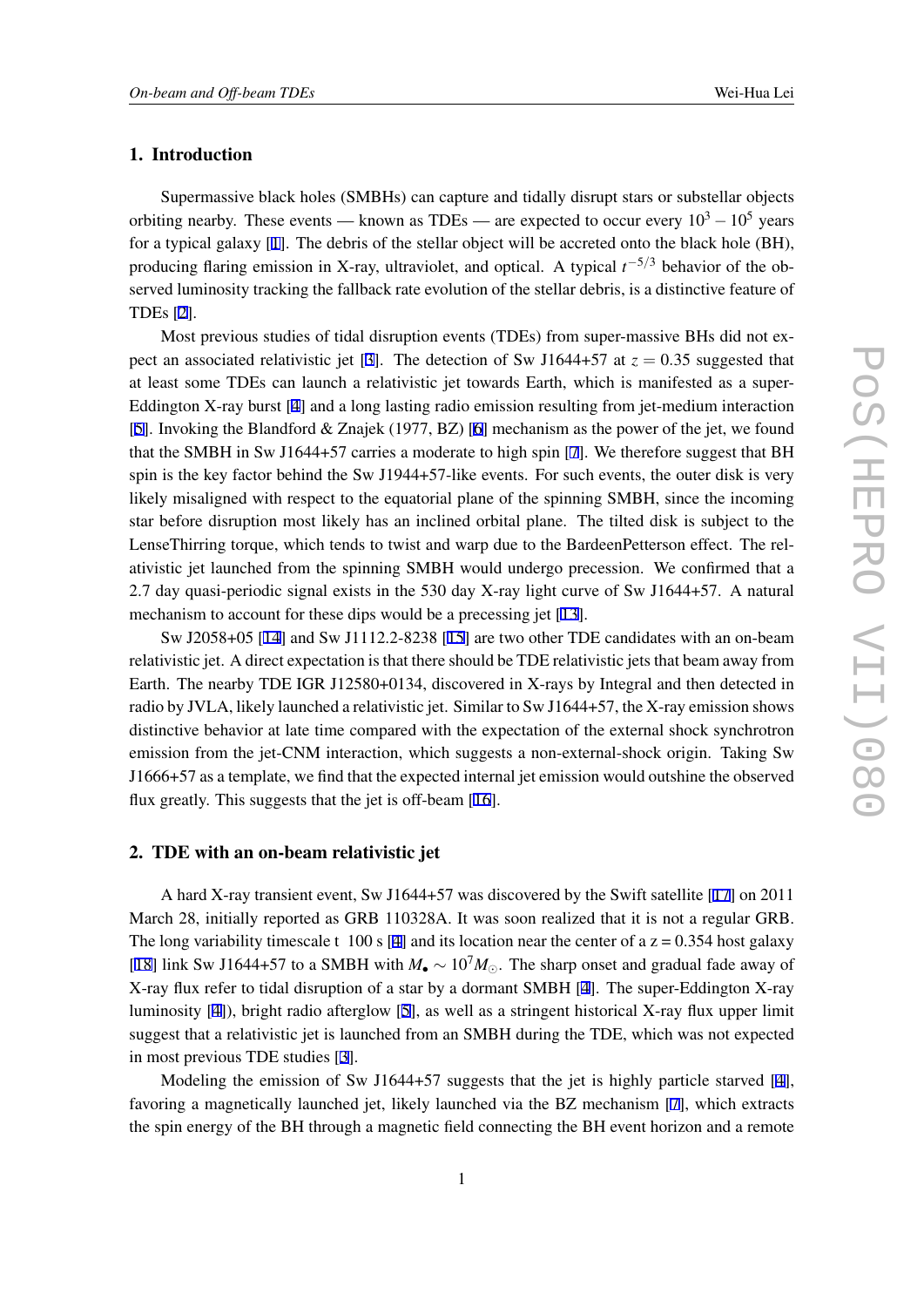astrophysical load. The bipolar BZ jet power from a BH with mass *M•* and angular momentum *J* is [[8](#page-6-0), [9,](#page-6-0) [10](#page-6-0)]  $L_{BZ} = 1.7 \times 10^{44} a_{\bullet}^2 M_{\bullet,6}^2 B_{\bullet,6}^2 F(a_{\bullet})$  erg s<sup>-1</sup>, where  $a_{\bullet} = Jc/(GM_{\bullet}^2)$  is the BH spin **parameter,**  $M_{\bullet,6} = M_{\bullet}/10^6 M_{\odot}$ ,  $B_{\bullet,6} = B_{\bullet}/10^6 G$  and  $F(a_{\bullet}) = [(1+q^2)/q^2][(q+1/q) \arctan q - 1]$ , here  $q = a_{\bullet}/(1 + \sqrt{1 - a_{\bullet}^2})$ *•* ). It apparently depends on *M•*, *B•*, and *a•*. However, since an isolated BH does not carry a magnetic field,  $B_{\bullet}$  is closely related to the accretion rate  $\dot{M}$  and the radius of the BH, which depends on *M•*. Combining these dependences, one finds that  $L_{\text{BZ}}$  is essentially a function of  $\dot{M}$  and  $a_{\bullet}$ . More precisely, we assume that magnetic fields in the disk are in close equilibrium with the pressure,  $\frac{B_{\rm disk}^2}{8\pi}\sim\frac{1}{3}$  $\frac{1}{3} a T^4$ , where the temperature of the disk (*a•*- and *r*-dependent) can be found in solution by Page & Thorne (1974)[[11\]](#page-6-0). We assume that the strength of the magnetic field threading the BH is comparable to the largest field strength in the disk, i.e.  $B_\bullet \sim B^{\max}_{\rm disk}$ . For given  $\dot{M}$  and  $a_\bullet$ , we solve numerically the temperature profile of the thin disk and identify the radius  $r_{\text{peak}}$  where *T* reaches the maximum. We then calculate  $B_{\text{disk}}^{\text{max}}$ , which is assigned to  $B_{\bullet}$ . One then obtains  $L_{\text{BZ}}$  once  $\dot{M}$  and  $a_{\bullet}$  are specified. If one identifies the BZ mechanism as the jet launching mechanism, the BH spin parameter can be constrained from the data.

The observed X-ray luminosity  $L_{\text{X},\text{iso}}$  can be connected to the BZ power  $L_{\text{BZ}}$  through  $\eta L_{\text{BZ}} =$  $f_b L_{\text{X,iso}}$ , where  $\eta$  is the efficiency of converting BZ power to X-ray radiation, and  $f_b$  is the beaming factor of the jet. We adopt  $\eta \sim 0.5$ , motivated by a potentially high radiation efficiency of a magnetically-dominated jet. The parameter  $f<sub>b</sub>$  has a large uncertainty. We apply a statistical method to estimate the range of *f<sup>b</sup>* within the TDE framework, i.e., the ratio of all-sky detection rate of Sw J1644+57-like events to the total jetted TDE rate. We thus have  $f_b \sim \frac{R_{\text{obs}}}{10\%R}$  $\frac{R_{\text{obs}}}{10\%R_{\text{tot}}}$  ∈ (4.4 × 10<sup>-5</sup>,5.5 × 10<sup>-3</sup>). Noticing *L*<sub>BZ</sub>  $\propto$  *M*<sup>*,*</sup> one can normalize the accretion rate using the total accreted mass based on the observed flux  $F_X$  and fluence  $S_X$  of the event. Taking the peak flux as example, the peak accretion rate can be estimated as  $\dot{M}_{\text{peak}} = \frac{F_X^{\text{peak}}(1+z)}{S_X}$  $\frac{(1+2)}{S_X}$ ∆*M*, ∆*M* = *f*<sub>m</sub>*M*<sup>*∗*</sup> **is the mass that falls** back to pericenter, which is a fraction  $f_{\text{m}}$  of the original mass of the disrupted star  $M_{*}$ . The mass fraction  $f_m$  was assumed to be 0.5 in Rees (1988)[[2](#page-6-0)], which means half of the debris is bound. However, recent numerical simulations suggested a smaller fraction  $f_m \simeq 0.1$  [[12\]](#page-6-0). In the following calculation we adopt  $f_m = 0.1$ . The range of  $M_*$  may be between  $0.1M_\odot$  and  $10M_\odot$ . One can then derive a mass-dependent constraint on *a•*.

Figure [1a](#page-3-0) presents the constraint on *a•* for Sw J1644+57 as a function of *M∗*. The two boundary lines correspond to two ends of the range of beaming factor of the jet *fb*, with the lower and upper boundaries correspond to  $f_b = 4.4 \times 10^{-5}$  and  $f_b = 5.5 \times 10^{-3}$ , respectively. The middle dashed line corresponds to the most probable value  $f_b \sim 10^{-3}$ . One can see that the supermassive BH is demanded to have a moderate to high spin rate. Given the standard stellar initial mass function, the number of low-mass stars is much more abundant than the high-mass stars. If one takes  $M_* = 1 M_{\odot}$ , the required range of  $a_{\bullet}$  is (0.51,0.98), with the most probably value  $a_{\bullet} = 0.90$ .

A second candidate in the same category, Sw J2058+05 was reported by Cenko et al. (2011), who argued that its observational properties are rather similar to those of Sw J1644+57. The constraint on BH spin for Sw J2058+05 is shown in Figure [1](#page-3-0)b. We find that the demand for BH spin is even more stringent for this source. For  $M_* = 1M_{\odot}$ , the required range of  $a_{\bullet}$  is (0.81,0*.*998), with the most probably value  $a_{\bullet} = 0.99$ .

For such events, since the star initially has no knowledge about the BH spin orientation before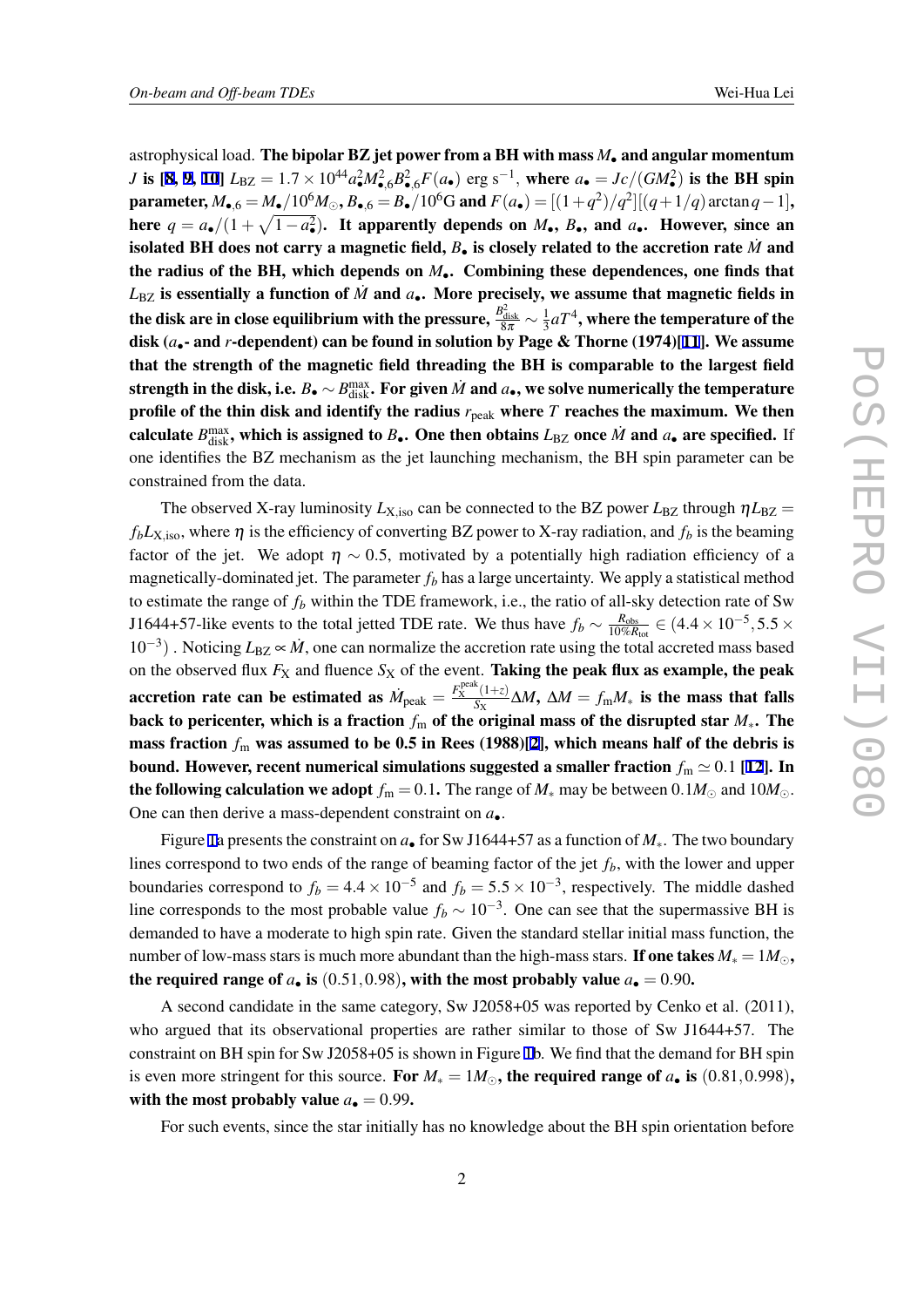<span id="page-3-0"></span>

Figure 1: Parameter space of *M<sup>∗</sup> − a•* for Sw J1644+57 (left panel) and Sw J2058+05 (right panel). The shaded region indicate the range for BH spin bracketed by  $f_b = 4.4 \times 10^{-5}$  (lower) and  $f_b = 5.5 \times 10^{-3}$ (upper). The dashed line corresponds to the most probable value  $f_b = 10^{-3}$ .

being disrupted and accreted, it is most likely that the initial stellar orbit is mis-aligned with the equatorial plane of the spinning BH. A natural expectation is that at least the outer part of the accretion disk is also misaligned. The tilted disk surrounding a spinning BH is subject to the Lense-Thirring (LT hereafter) torque [\[19](#page-7-0)]. The combined action of the LT torque and the internal viscosity of the accretion disk would lead to a twisted and warped disk, with the inner part of the disk bent towards the BH equatorial plane due to the frame-dragging effect. This is known as the Bardeen-Petterson effect [\[20](#page-7-0)]. The relativistic jet launched from the spinning SMBH would undergo precession.

Besides this theoretical motivation, some curious observational facts also point toward the possibility of a warped disk. More importantly, a closer inspection suggests that the late X-ray light curve show dips. A natural mechanism to account for these dips would be a precessing jet, possibly caused by a warped disk [\[13](#page-7-0)].

We investigate this independently using SFC method [\[21](#page-7-0)]. The SFC method is a signal processing algorithm which stepwisely filters signals above a frequency, and looks for a correlation between the light curves of adjacent filtered light curves. We performed an analysis of the entire light curve of Sw J1644+57. Since the early light curve displays many erratic, bright X-ray flares, the signal is dominated by these high-frequency components and the 2.7 day component cannot be identified. If we remove the early data (say, the first two days), the 2.7 day dip clearly shows up (Figure 2). Our analysis suggests that, consistent with the results of Burrows et al. (2011) and Saxton et al. (2012)[\[22](#page-7-0)], that the 530 day X-ray light curve of Sw J1644+57 has a quasi-periodic signal with a period of roughly 2.7 days.

## 3. TDE with an off-beam relativistic jet

IGR J12580+0134 was discovered by *Integral* [\[23](#page-7-0)] during January 2-11, 2011, with a position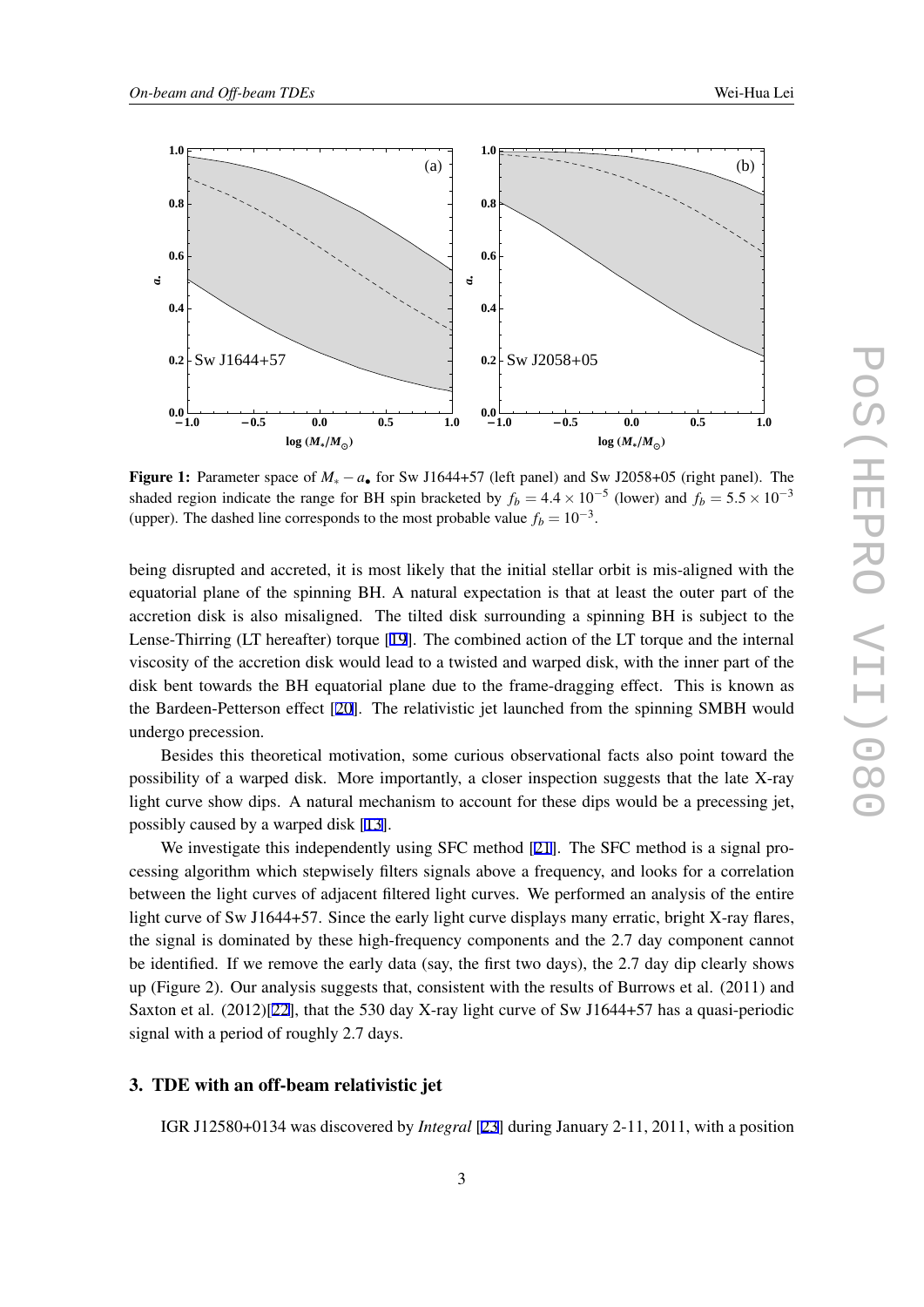



Figure 2: The stepwise filter correlation (SFC) analysis of the X-ray lightucrye of Sw J1644+57. The curve (a) is the result for the entire lightcurve, curve (b), (c), (d), (e) and (f) are the analyses by manually removing the first 2, 5, 10, 15, and 20 days of the data, respectively. A dip corresponding to *∼* 2.7 days is evident once the first 2-day of data is removed.

consistent with that of a nearby spiral galaxy NGC 4845. *Swift*/XRT and *XMM-Newton* observations started a few days later, confirmed the association of the transient with the nucleus of the galaxy.

The data suggested that the source resulted from a TDE of a super-Jupiter by the central SMBH in NGC 4845 [[24\]](#page-7-0). The X-ray lightcurve after the peak is consistent with the *t <sup>−</sup>*5*/*<sup>3</sup> decay law, as expected by the simple TDE picture.

The comparison of the X-ray emissions between Sw J1644 +57 (scaled down by a factor of 1/300; gray points) and IGR J12580+0134 (red, in energy band 17.380 keV) is shown in Figure 3a. One can see that the observed emissions are substantially lower than what would be expected from an on-beam jet. The peak of the observed 17.3 - 80 keV luminosity is  $\sim 1.5 \times 10^{42}$ erg s<sup>-1</sup> for IGR J12580+0134, and is  $\sim 3.25 \times 10^{48}$ erg s<sup>-1</sup> for Sw J1644+57. Therefore, the observed peak luminosity of IGR J12580+0134 is *∼* 7200 times fainter than what might be expected for an on-beam jet. The jet associated with this TDE must be off-beam [\[16](#page-7-0)], as shown in Figure 3b with a cartoon representing the emission structure of the source.

Radio emission from IGR J12580+0134 has been detected by JVLA at 1.57 and 6 GHz about one year after the X-ray peak [\[25](#page-7-0)]. The energy spectra, polarization properties, and the time evolution of the radio emission suggest a self-absorbed synchrotron emission origin from an expanding radio lobe powered by the jet associated with the TDE. We studied the jet dynamics in detail with a numerical model of the jet evolution [[26\]](#page-7-0) and external shock emission [[27\]](#page-7-0). The model is used to fit the lightcurves and spectra in radio [\[28\]](#page-7-0). Figure 4 shows an illustration of the model expectations compared with the data. The radio light curves and multiband spectra can be well explained by the synchrotron emission from the external shock of the jet (Figure 4). The data were not obtained simultaneously for 1.57 and 6.0GHz. The radio spectra were actually obtained by interpolating or extrapolating the data to three epochs [[25\]](#page-7-0), i.e., 2011 December 30 (T1), 2012 February 24 (T2), and 2012 July 13 (T3). This may account for the deviation of the 6 GHz flux at T3 from the model prediction.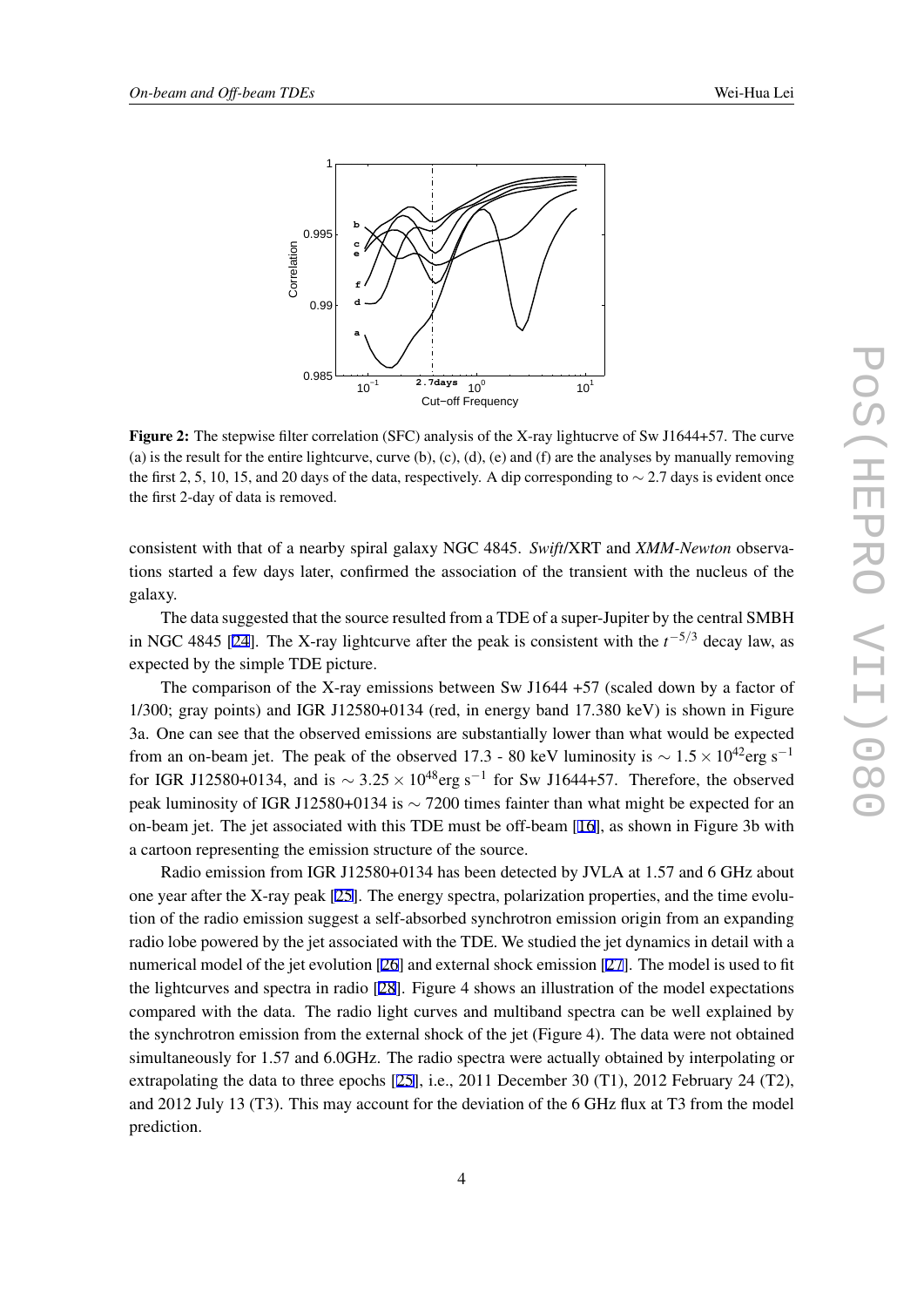

Figure 3: *Left panel:* The X-ray emission in IGR J12580+0134 (red) compared with the X-ray data of Sw J1644+57 scaled down by a factor of 300 (gray). The observational data of IGR J12580+0134 (17.3-80 keV) are adopted from Nikolajuk & Walter (2013). The solid line shows the *t <sup>−</sup>*5*/*<sup>3</sup> power law fit. For comparison, we also show a ROSAT candidate in NGC 5905 (in 0.1-2 keV) with cyan (the data were taken from Li et al. 2002), which is a typical non-jetted TDE [\[29](#page-7-0)]. This suggests that the hard X-ray emission may be dominated by that from disk/corona. The contribution from internal dissipation should fall below it due to the strong suppression from an off-beam jet. *Right panel:* A schematic illustration of the model, consisting of an accretion disk around the SMBH in NGC 4845, and an off-beam relativistic jet. "LoS" denotes the direction of the line-of-sight. X-ray emission can be expected from the disk, corona, and in the jet (through internal dissipation and jet-CNM interaction). The jet components are strongly suppressed at early times due to the large Lorentz factor and view angle. The observed hard X-ray emission comes primarily from an accretion disk and its associated corona near the SMBH. Bright radio emission, originated from the external shock due to interaction between the jet and the CNM, will be observed when the jet enters the Newtonian phase (emission shown with the dashed arrows).

Our modeling, therefore, establishes IGR J12580+0134 as the first TDE with an off-beam relativistic jet.

## 4. Conclusions

Sw J1644+57 and Sw J2058+05 are the first two proto-type objects in the newly identified astrophysical phenomenon, namely, a relativistic jet associated with a TDE from a supermassive BH. A straightforward question is why only some TDEs launch jets. We found that both events need to invoke a BH with a moderate to rapid spin in order to interpret the observations: the most probably values are  $a_{\bullet}(J1644) = 0.63, 0.90$  and  $a_{\bullet}(J2058) = 0.89, 0.99$  for  $M_* = 1, 0.1 M_{\odot}$ , respectively. We therefore suggest that BH spin is the key factor behind the Sw J1944+57-like events.

We proposed that the Sw J1644+57 jet launched from a SMBH precesses. This comes from two independent arguments. First, a tidally disrupted star should not have knowledge about the spin direction of the BH before disruption, so that the original stellar orbit very likely has an inclination with respect to the equatorial plane of the BH. A rapidly spinning BH [\[7](#page-6-0)] tends to distort the accretion flow and warp the accretion disk due to strong LT frame dragging. This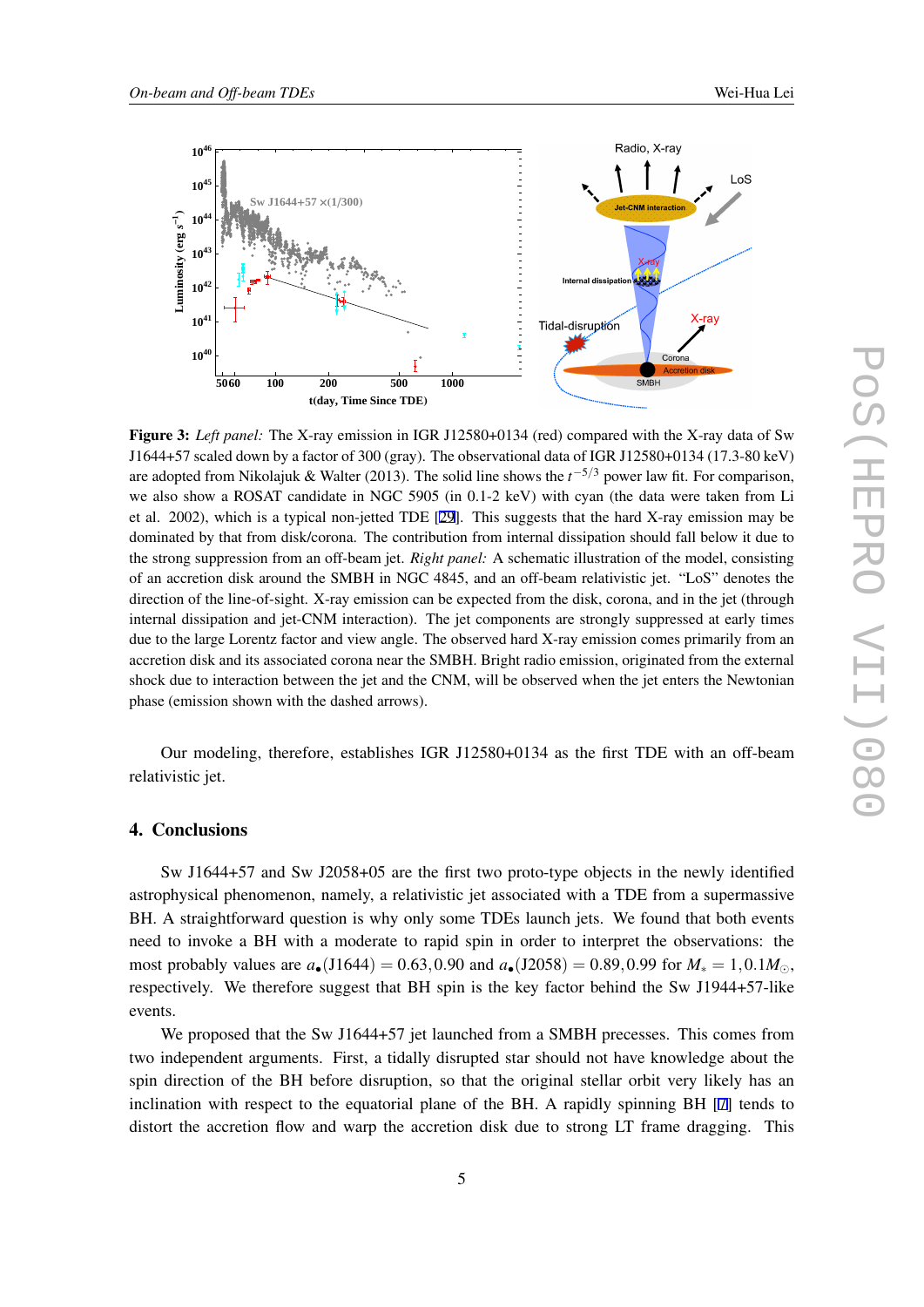<span id="page-6-0"></span>

Figure 4: *Left panel:* Radio lightcurves of IGR J12580+0134 extending to  $t \approx 600$  days at 1.57 GHz (red) and 6 GHz (blue), respectively. The observational data (filled symbol) are adopted from Irwin et al. (2015). The 6 GHz flux at 579 days (blue open square) is an extrapolation to the observed data. *Right panel:* Multi-frequency radio spectral distributions of IGR J12580+0134 at *t ≃* 383 (T1, red), 439 (T2, blue), and 579 (T3, green) days. Note that the data (squares) were not obtained simultaneously for different bands. They were interpolated or extrapolated to these three epochs (Irwin et al. 2015). This may explain the deviation of the 6 GHz flux at T3 from the model prediction.

would naturally result in a precessing jet if the accretion rate is low enough. Second, observational evidence hint towards a precessing jet: the rough 2.7-day periodicity and the noticeable lightcurve dips. We performed a SFC analysis to the observed X-ray lightcurve, and confirmed the 2.7-day rough period.

The nearby TDE IGR J12580+0134, discovered in X-rays by *Integral* and then detected in radio by JVLA, likely launched a relativistic jet. Taking Sw J1666+57 as a template, we find that the expected internal jet emission would outshine the observed flux greatly. This suggests that the jet is off-beam, suggesting IGR J12580+0134 as the first TDE with an off-beam relativistic jet.

### References

- [1] Magorrian, J. & Tremaine, S. 1999, MNRAS, 309, 447
- [2] Rees, M. J. 1988, Nature, 333, 523
- [3] Kobayashi, S., Laguna, P., Phinney, E. S. & Mészáros, P. 2004, ApJ, 615, 855
- [4] Burrows, D. N., Kennea, J. A., Ghisellini, G., et al. 2011, Nature, 476, 421
- [5] Zauderer, B. A., Berger, E., Soderberg, A. M., et al. 2011, Nature, 476, 425
- [6] Blandford, R. D., & Znajek, R. L. 1977, MNRAS, 179, 433
- [7] Lei, W. H., & Zhang, B. 2011, ApJ, 740, L27
- [8] Wang, D. X, Xiao, K., & Lei, W. H., 2002, MNRAS, 335, 655
- [9] McKinney, J. C. 2005, ApJ, 630, L5
- [10] Komissarov, S. S., & Barkov, M. V. 2010, MNRAS, 402, L25
- [11] Page, D. N., & Thorne, K. S. 1974, ApJ, 191, 499
- [12] Ayal, S., Livio, M., & Piran, T. 2000, ApJ, 545, L143